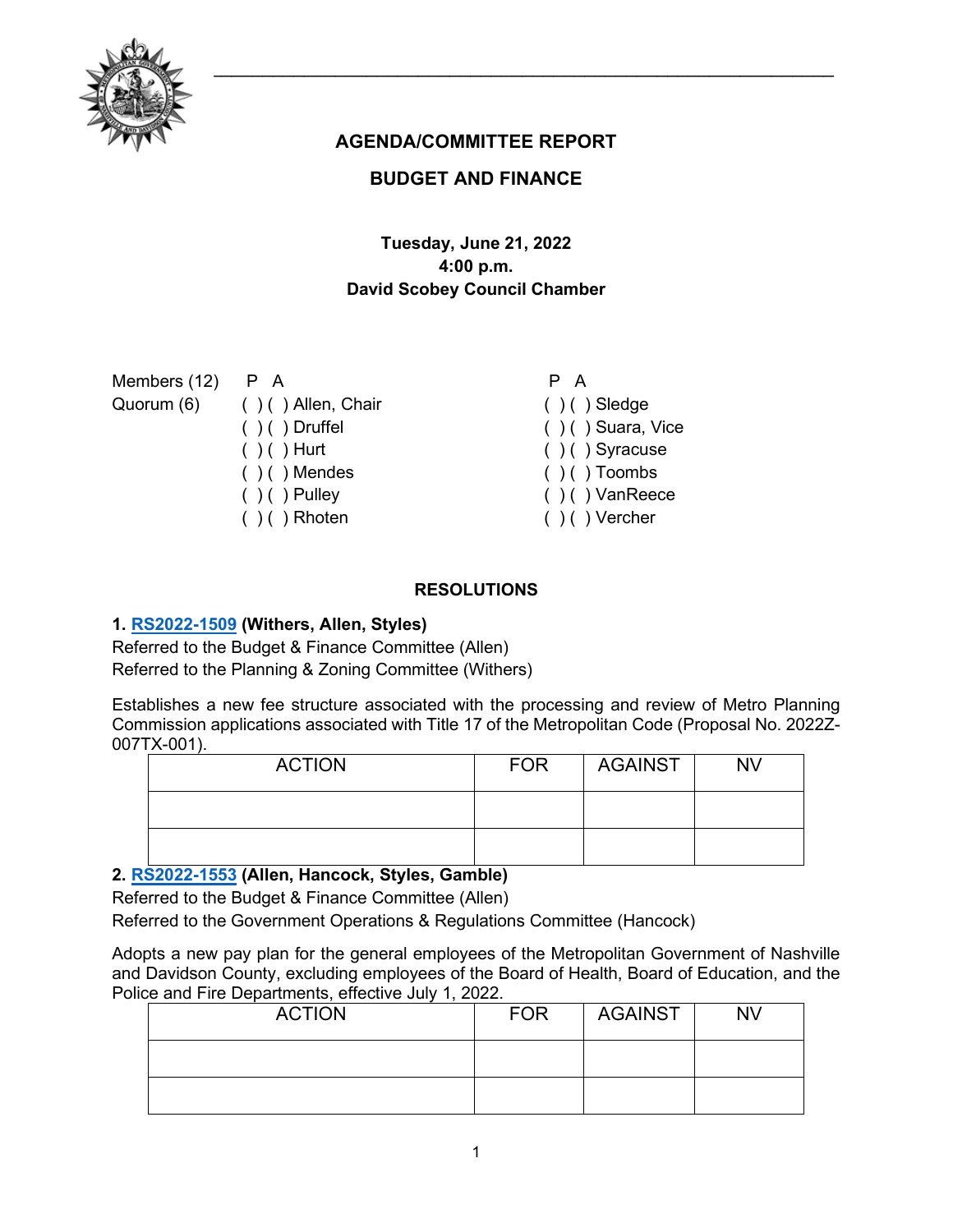# **3. [RS2022-1554](http://nashville.legistar.com/gateway.aspx?m=l&id=/matter.aspx?key=14588) (Allen, Hancock, Evans, Gamble)**

Referred to the Budget & Finance Committee (Allen) Referred to the Government Operations & Regulations Committee (Hancock) Referred to the Public Health & Safety Committee (Evans)

Adopts a new pay plan for employees of the Metropolitan Departments of Police and Fire, effective July 1, 2022.

| <b>ACTION</b> | <b>FOR</b> | AGAINST | <b>NV</b> |
|---------------|------------|---------|-----------|
|               |            |         |           |
|               |            |         |           |

# **4. [RS2022-1555](http://nashville.legistar.com/gateway.aspx?m=l&id=/matter.aspx?key=14589) (Allen, Hancock, Evans, Gamble)**

Referred to the Budget & Finance Committee (Allen)

Referred to the Government Operations & Regulations Committee (Hancock) Referred to the Public Health & Safety Committee (Evans)

A resolution adopting a new pay plan for employees of the Metropolitan Board of Health, effective July 1, 2022.

| <b>ACTION</b> | <b>FOR</b> | <b>AGAINST</b> | <b>NV</b> |
|---------------|------------|----------------|-----------|
|               |            |                |           |
|               |            |                |           |

### **5. [RS2022-1556](http://nashville.legistar.com/gateway.aspx?m=l&id=/matter.aspx?key=14606) (Allen)**

Referred to the Budget & Finance Committee (Allen)

Authorizes the issuance, sale, delivery and payment of one or more series of general obligation improvement bonds in an aggregate principal amount of not to exceed \$650,000,000; and providing for the levy of ad valorem taxes for the payment of debt service on the bonds.

| <b>ACTION</b> | <b>FOR</b> | <b>AGAINST</b> | <b>NV</b> |
|---------------|------------|----------------|-----------|
|               |            |                |           |
|               |            |                |           |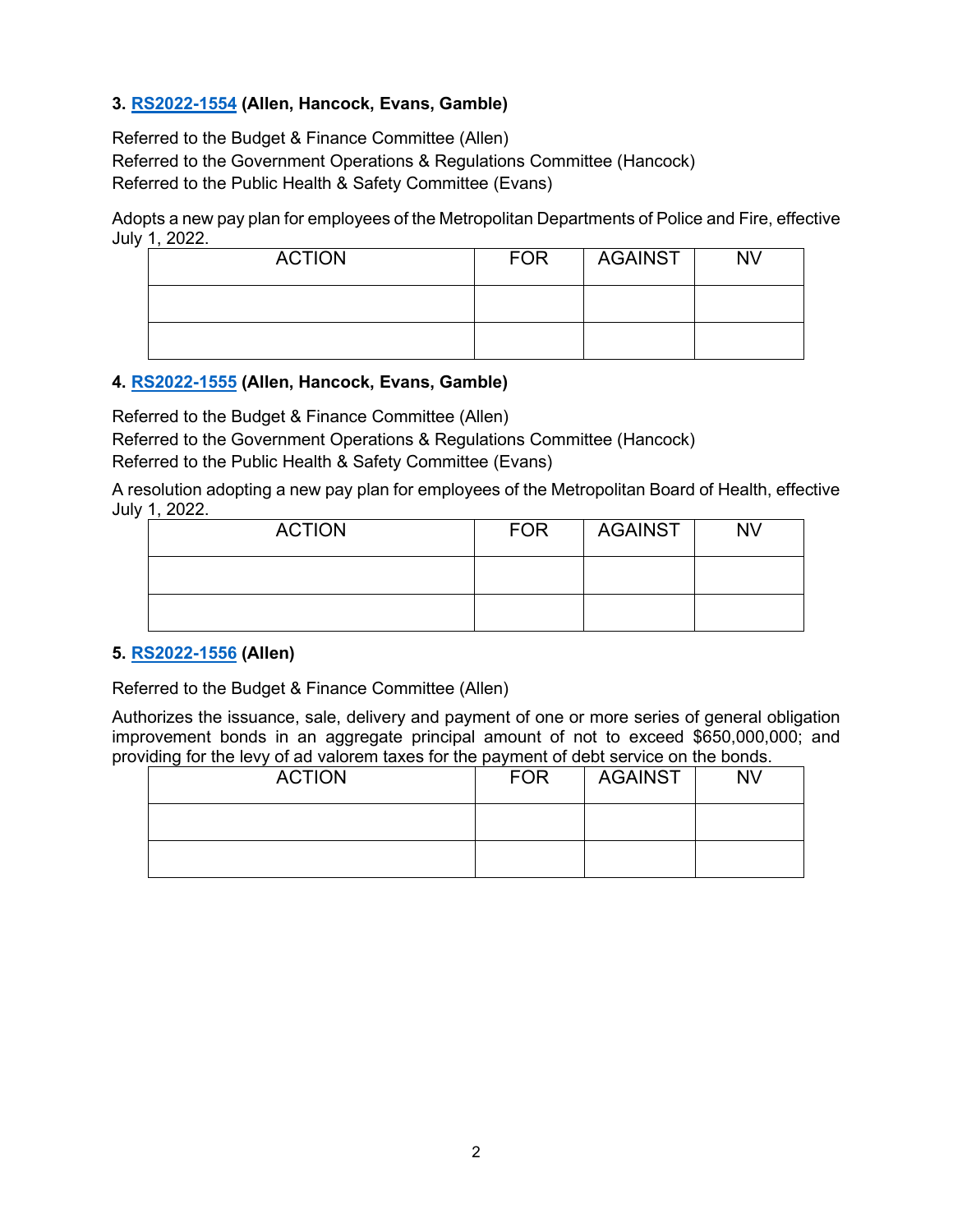### **6. [RS2022-1557](http://nashville.legistar.com/gateway.aspx?m=l&id=/matter.aspx?key=14599) (Allen)**

Referred to the Budget & Finance Committee (Allen)

Authorizes the issuance of not to exceed two hundred and ninety million (\$290,000,000) in aggregate principal amount of interfund tax anticipation notes of the Metropolitan Government of Nashville and Davidson County, Tennessee.

| <b>ACTION</b> | <b>FOR</b> | <b>AGAINST</b> | <b>NV</b> |
|---------------|------------|----------------|-----------|
|               |            |                |           |
|               |            |                |           |

#### **7. [RS2022-1585](http://nashville.legistar.com/gateway.aspx?m=l&id=/matter.aspx?key=14647) (Allen)**

Referred to the Budget & Finance Committee (Allen)

Approves an Interlocal Agreement between The Metropolitan Government of Nashville and Davidson County and the Industrial Development Board of the Metropolitan Government of Nashville and Davidson County for administrative, financial, and legal services.

| <b>ACTION</b> | <b>FOR</b> | <b>AGAINST</b> | <b>NV</b> |
|---------------|------------|----------------|-----------|
|               |            |                |           |
|               |            |                |           |

#### **8. [RS2022-1586](http://nashville.legistar.com/gateway.aspx?m=l&id=/matter.aspx?key=14630) (Allen, Welsch)**

Referred to the Budget & Finance Committee (Allen)

Accepts a grant from the Tennessee Department of Mental Health and Substance Abuse Services, to the Metropolitan Government, acting by and through the State Trial Courts, to provide the Tennessee Certified Recovery Court Program (TCRCP) at the Davidson County Residential Drug Court to enable the establishment of adult drug court programs to address the needs of nonviolent offenders.

| <b>ACTION</b> | <b>FOR</b> | <b>AGAINST</b> | <b>NV</b> |
|---------------|------------|----------------|-----------|
|               |            |                |           |
|               |            |                |           |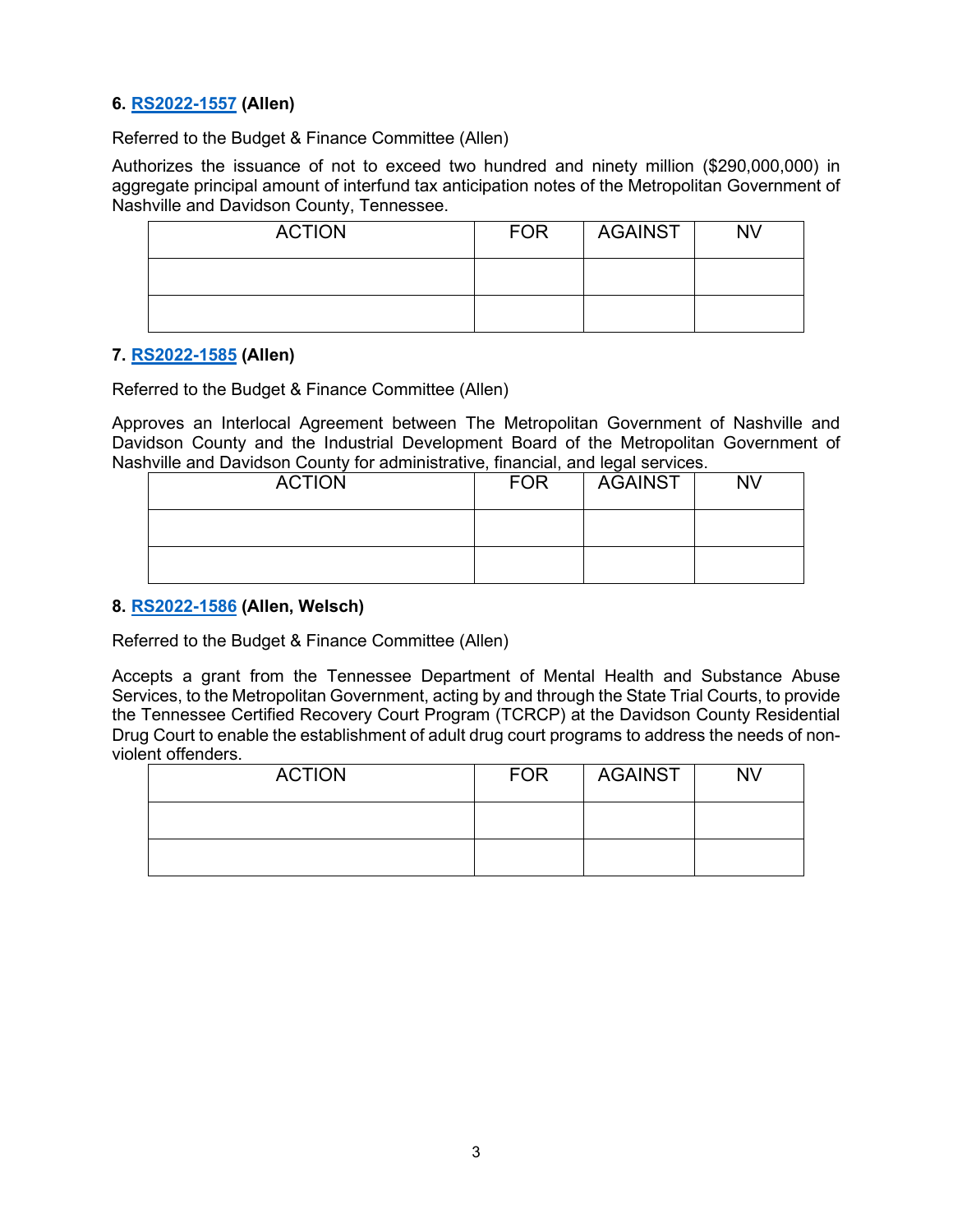# **9. [RS2022-1587](http://nashville.legistar.com/gateway.aspx?m=l&id=/matter.aspx?key=14637) (Allen, Bradford)**

Referred to the Budget & Finance Committee (Allen) Referred to the Public Facilities, Arts, & Culture Committee (Bradford)

Accepts an annual donation from the Nashville Convention & Visitors Corp in the amount of \$25,000 for up to five years to provide funds for marketing the Nashville Municipal Auditorium.

| <b>ACTION</b> | <b>FOR</b> | <b>AGAINST</b> | NV |
|---------------|------------|----------------|----|
|               |            |                |    |
|               |            |                |    |

#### **10. [RS2022-1588](http://nashville.legistar.com/gateway.aspx?m=l&id=/matter.aspx?key=14643) (Allen, Withers, Syracuse, Gamble)**

Referred to the Budget & Finance Committee (Allen) Referred to the Planning & Zoning Committee (Withers)

Accepts a donation from the Nashville Convention and Visitors Corp to The Metropolitan Government of Nashville and Davidson County, acting by and through the Metropolitan Nashville Planning Commission, to provide supplemental funding for a music venue study.

| <b>ACTION</b> | <b>FOR</b> | <b>AGAINST</b> | <b>NV</b> |
|---------------|------------|----------------|-----------|
|               |            |                |           |
|               |            |                |           |

## **11. [RS2022-1589](http://nashville.legistar.com/gateway.aspx?m=l&id=/matter.aspx?key=14644) (Allen, Withers, Syracuse, Gamble)**

Referred to the Budget & Finance Committee (Allen) Referred to the Planning & Zoning Committee (Withers)

Accepts a donation from the Nashville Area Chamber of Commerce to The Metropolitan Government of Nashville and Davidson County, acting by and through the Metropolitan Nashville Planning Commission, to provide supplemental funding for a music venue study.

| <b>ACTION</b> | <b>FOR</b> | <b>AGAINST</b> | <b>NV</b> |
|---------------|------------|----------------|-----------|
|               |            |                |           |
|               |            |                |           |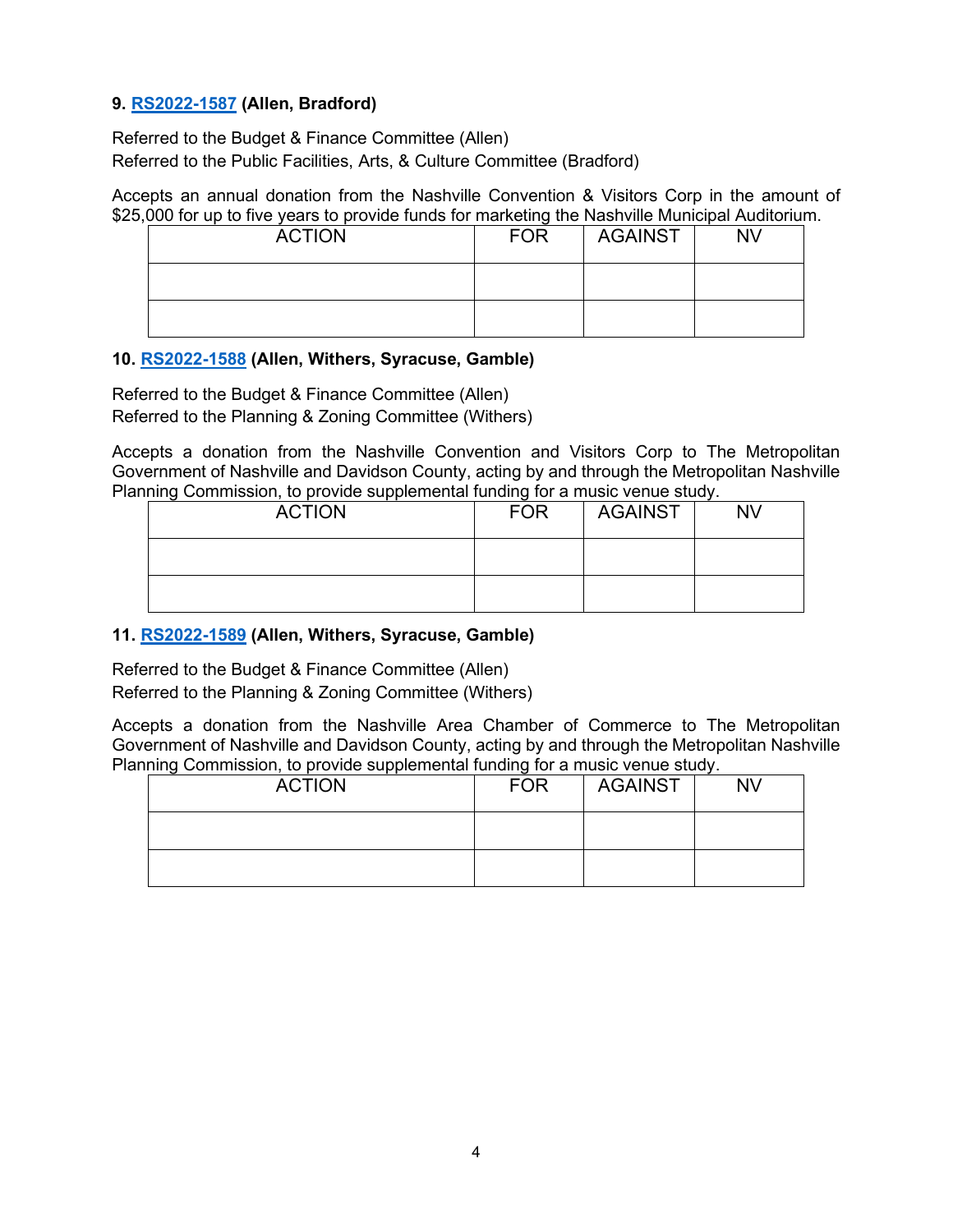# **12. [RS2022-1590](http://nashville.legistar.com/gateway.aspx?m=l&id=/matter.aspx?key=14659) (Sledge)**

Referred to the Budget & Finance Committee (Allen)

Appropriates the amount of \$100,000 from the General Fund Reserve Fund for the purchase of equipment and building repairs for various departments of The Metropolitan Government of Nashville and Davidson County.

| <b>ACTION</b> | <b>FOR</b> | <b>AGAINST</b> | <b>NV</b> |
|---------------|------------|----------------|-----------|
|               |            |                |           |
|               |            |                |           |

#### **13. [RS2022-1591](http://nashville.legistar.com/gateway.aspx?m=l&id=/matter.aspx?key=14629) (Allen, Evans)**

Referred to the Budget & Finance Committee (Allen) Referred to the Public Health & Safety Committee (Evans)

Approves an interlocal cooperation and mutual aid agreement between the Metropolitan Government of Nashville and Davidson County ("Metro") and the City of Brentwood, City of Franklin, City of Goodlettsville, City of Hendersonville, City of Murfreesboro, and Wilson County, to create and operate a US&R/Water Rescue Team that will provide response and rescue services.

| <b>ACTION</b> | <b>FOR</b> | AGAINST | <b>NV</b> |
|---------------|------------|---------|-----------|
|               |            |         |           |
|               |            |         |           |

### **14. [RS2022-1593](http://nashville.legistar.com/gateway.aspx?m=l&id=/matter.aspx?key=14645) (Allen, Bradford, Welsch, Gamble)**

Referred to the Budget & Finance Committee (Allen)

Referred to the Public Facilities, Arts, & Culture Committee (Bradford)

Appropriates a total of \$2,544,580.20 from the Nashville Public Library to various non-profit organizations for the provision of free and high-quality afterschool and summer programming through the Library's Nashville After Zone Alliance out-of-school time coordinating system.

| <b>ACTION</b> | <b>FOR</b> | AGAINST | <b>NV</b> |
|---------------|------------|---------|-----------|
|               |            |         |           |
|               |            |         |           |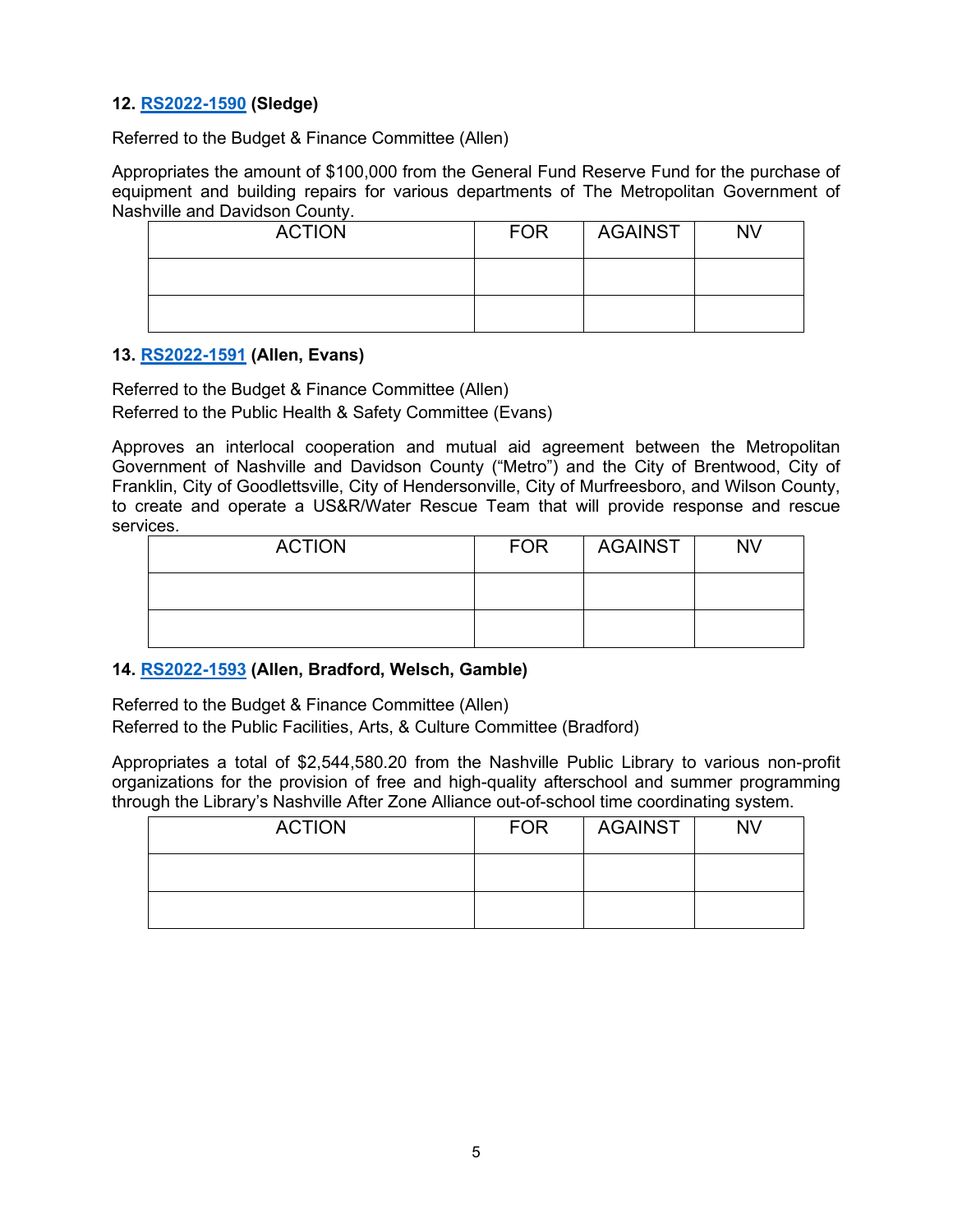# **15. [RS2022-1594](http://nashville.legistar.com/gateway.aspx?m=l&id=/matter.aspx?key=14636) (Murphy, Allen, Bradford)**

Referred to the Budget & Finance Committee (Allen) Referred to the Public Facilities, Arts, & Culture Committee (Bradford)

Accepts an in-kind grant from the Friends of Woodmont Park to the Metropolitan Government, acting by and through the Metropolitan Board of Parks and Recreation, to provide improvements to the basketball court at Woodmont Park.

| <b>ACTION</b> | <b>FOR</b> | <b>AGAINST</b> | <b>NV</b> |
|---------------|------------|----------------|-----------|
|               |            |                |           |
|               |            |                |           |

#### **16. [RS2022-1595](http://nashville.legistar.com/gateway.aspx?m=l&id=/matter.aspx?key=14641) (Allen)**

Referred to the Budget & Finance Committee (Allen)

Authorizes the Metropolitan Department of Law to compromise and settle Nicole Jordon's claim against the Metropolitan Government of Nashville and Davidson County in the amount of \$115,000.00, with \$10,000.00 reflecting back pay to be paid from the Parks and Recreation operating budget and the remaining \$105,000.00 to be paid from the Judgments and Losses Fund.

| <b>ACTION</b> | <b>FOR</b> | AGAINST | <b>NV</b> |
|---------------|------------|---------|-----------|
|               |            |         |           |
|               |            |         |           |

### **17. [RS2022-1596](http://nashville.legistar.com/gateway.aspx?m=l&id=/matter.aspx?key=14626) (Allen, Evans)**

Referred to the Budget & Finance Committee (Allen) Referred to the Public Health & Safety Committee (Evans)

A resolution approving the Third Amendment to an agreement between the Metropolitan Government of Nashville and Davidson County and Infor (US), Inc. to provide maintenance and support of workforce time and attendance software for the Metropolitan Nashville Police Department.

| <b>ACTION</b> | <b>FOR</b> | AGAINST | <b>NV</b> |
|---------------|------------|---------|-----------|
|               |            |         |           |
|               |            |         |           |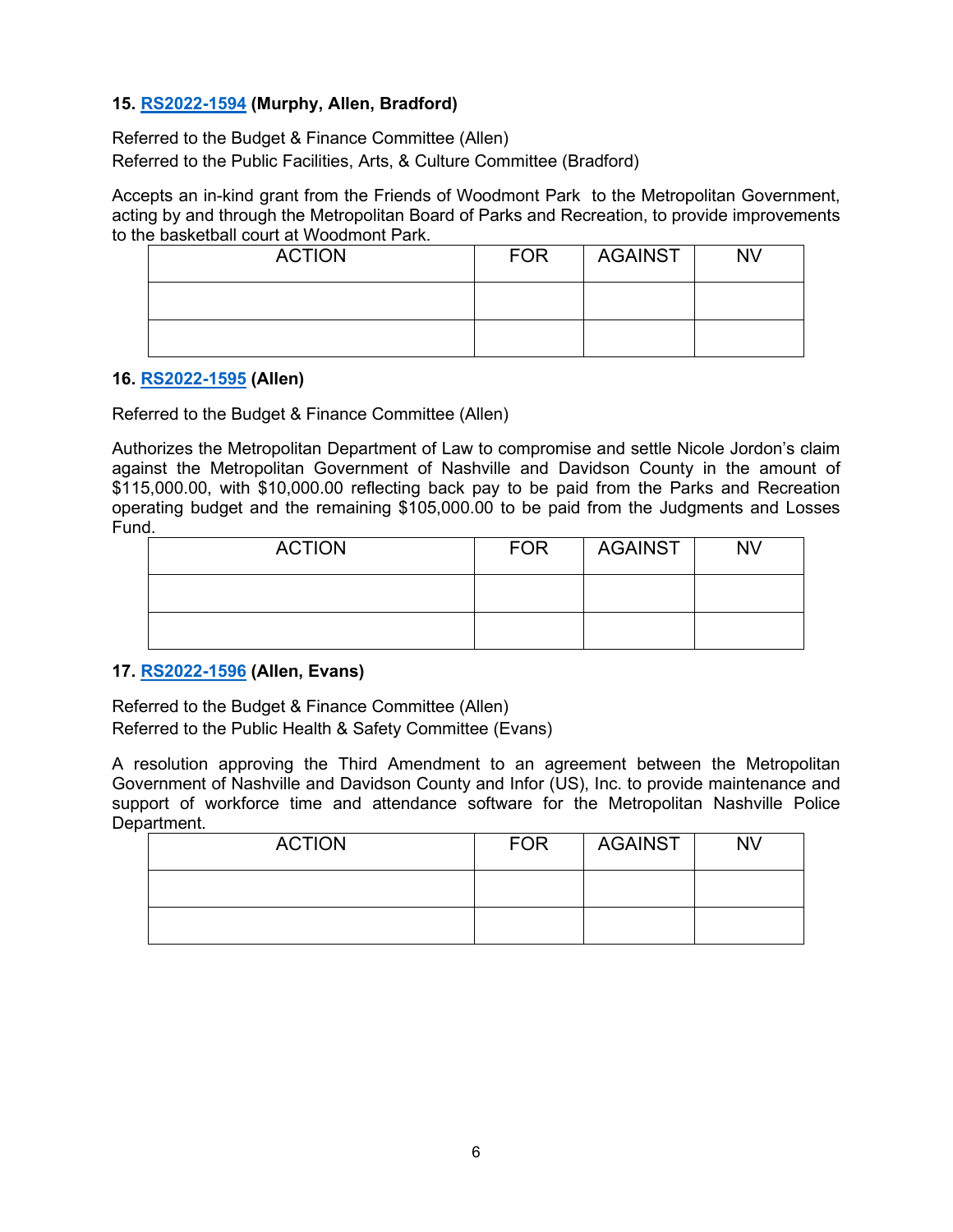# **18. [RS2022-1598](http://nashville.legistar.com/gateway.aspx?m=l&id=/matter.aspx?key=14640) (Allen)**

Referred to the Budget & Finance Committee (Allen)

Authorizes the Metropolitan Department of Law to compromise and settle the personal injury claim of Kristen Jenkins against the Metropolitan Government of Nashville and Davidson County in the amount of \$24,000.00, and that said amount be paid out of the Self-Insured Liability Fund.

| <b>ACTION</b> | <b>FOR</b> | <b>AGAINST</b> | <b>NV</b> |
|---------------|------------|----------------|-----------|
|               |            |                |           |
|               |            |                |           |

#### **19. [RS2022-1599](http://nashville.legistar.com/gateway.aspx?m=l&id=/matter.aspx?key=14625) (Allen, Young, Welsch)**

Referred to the Budget & Finance Committee (Allen)

Referred to the Transportation and Infrastructure Committee (Young)

Appropriates up to \$2.5M annually through a grant contract by and between The Metropolitan Government of Nashville and Davidson County, acting by and through the Metropolitan Department of Water and Sewerage Services, and the Cumberland River Compact to provide tree canopy restoration and maintenance.

| <b>ACTION</b> | <b>FOR</b> | <b>AGAINST</b> | <b>NV</b> |
|---------------|------------|----------------|-----------|
|               |            |                |           |
|               |            |                |           |

### **20. [RS2022-1600](http://nashville.legistar.com/gateway.aspx?m=l&id=/matter.aspx?key=14635) (Allen, Young)**

Referred to the Budget & Finance Committee (Allen)

Referred to the Transportation and Infrastructure Committee (Young)

Authorizes The Metropolitan Government of Nashville and Davidson County, through the Department of Water and Sewerage Services, to enter into a waste data pilot program with Rubicon Global, LLC and to accept a donation of \$14,592.00 for hardware, software and services associated with the program.

| <b>ACTION</b> | <b>FOR</b> | AGAINST | <b>NV</b> |
|---------------|------------|---------|-----------|
|               |            |         |           |
|               |            |         |           |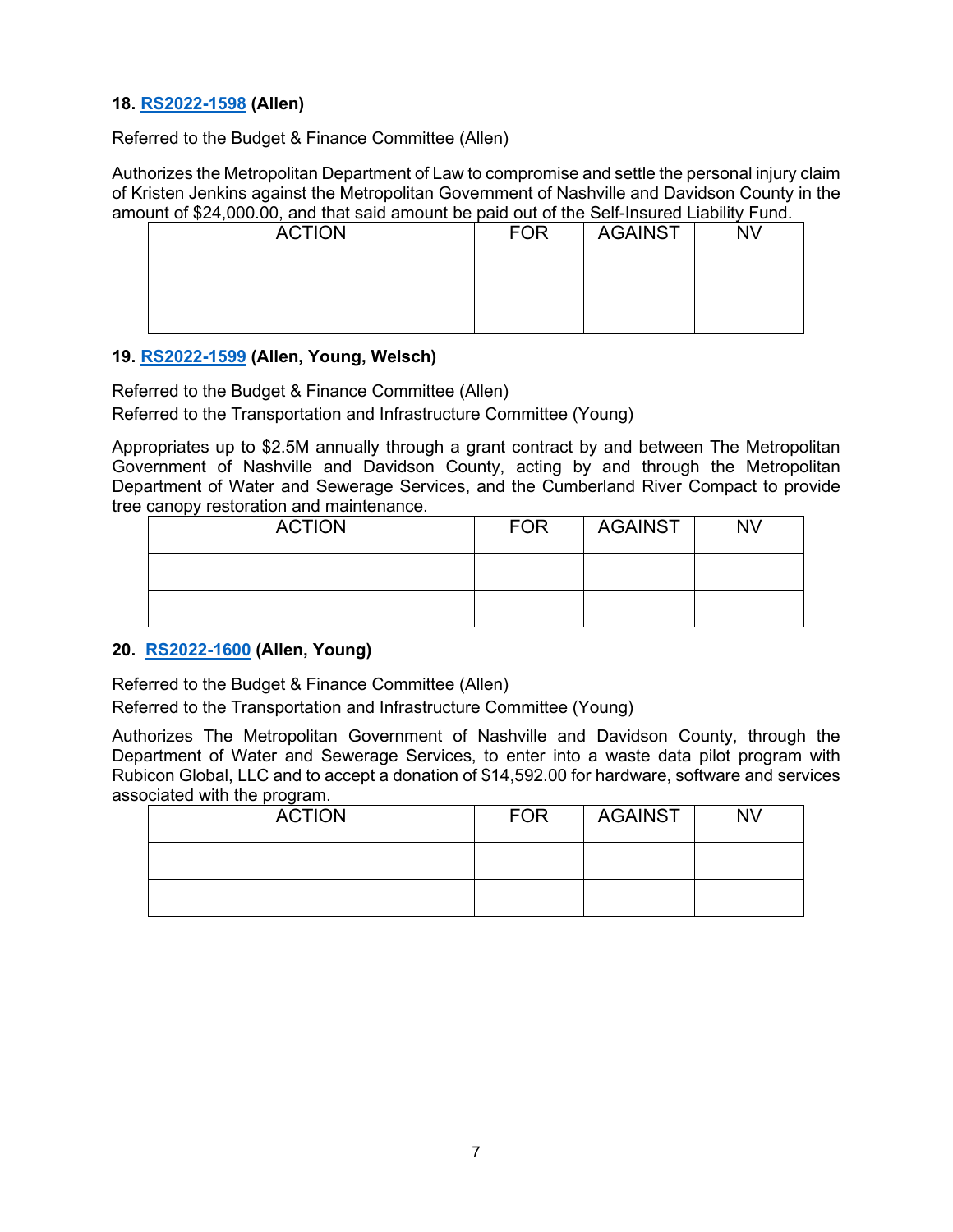# **BILLS ON SECOND READING**

### **21. [BL2022-1255](http://nashville.legistar.com/gateway.aspx?m=l&id=/matter.aspx?key=14461) as amended (O'Connell, Allen, Withers, Bradford)**

Referred to the Budget & Finance Committee (Allen) Referred to the Planning and Zoning Committee (Withers) Referred to the Public Facilities, Arts, & Culture Committee (Bradford)

Approves an agreement for a greenway conservation easement by and between PRII/SH Peabody Union Apartments Owner, LLC and the Metropolitan Government. (Proposal No. 2022M-023AG-001).

| <b>ACTION</b> | <b>FOR</b> | <b>AGAINST</b> | N٧ |
|---------------|------------|----------------|----|
|               |            |                |    |
|               |            |                |    |

### **22. [BL2022-1272](http://nashville.legistar.com/gateway.aspx?m=l&id=/matter.aspx?key=14521) (Hancock, Allen, Withers, Evans)**

Referred to the Budget & Finance Committee (Allen) Referred to the Planning & Zoning Committee (Withers) Referred to the Public Health & Safety Committee (Evans)

Approves a lease agreement between the Metropolitan Government of Nashville and Davidson County by and through the Mayor's Office of Emergency Management and the Department of General Services and the Community Resource Center for use of a warehouse at 801 Anderson Lane, Madison, TN 37115 (Parcel No. 04300002600) (Proposal No. 2022M-022AG-001).

| <b>ACTION</b> | <b>FOR</b> | AGAINST | <b>NV</b> |
|---------------|------------|---------|-----------|
|               |            |         |           |
|               |            |         |           |

### **23. [BL2022-1273](http://nashville.legistar.com/gateway.aspx?m=l&id=/matter.aspx?key=14583) (Allen, Young)**

Referred to the Budget & Finance Committee (Allen) Referred to the Transportation & Infrastructure Committee (Young)

Grants the Purchasing Agent the authority to extend the term of contract number 422444 for the Murfreesboro Pike complete streets architectural and engineering services.

| <b>ACTION</b> | <b>FOR</b> | <b>AGAINST</b> | NV |
|---------------|------------|----------------|----|
|               |            |                |    |
|               |            |                |    |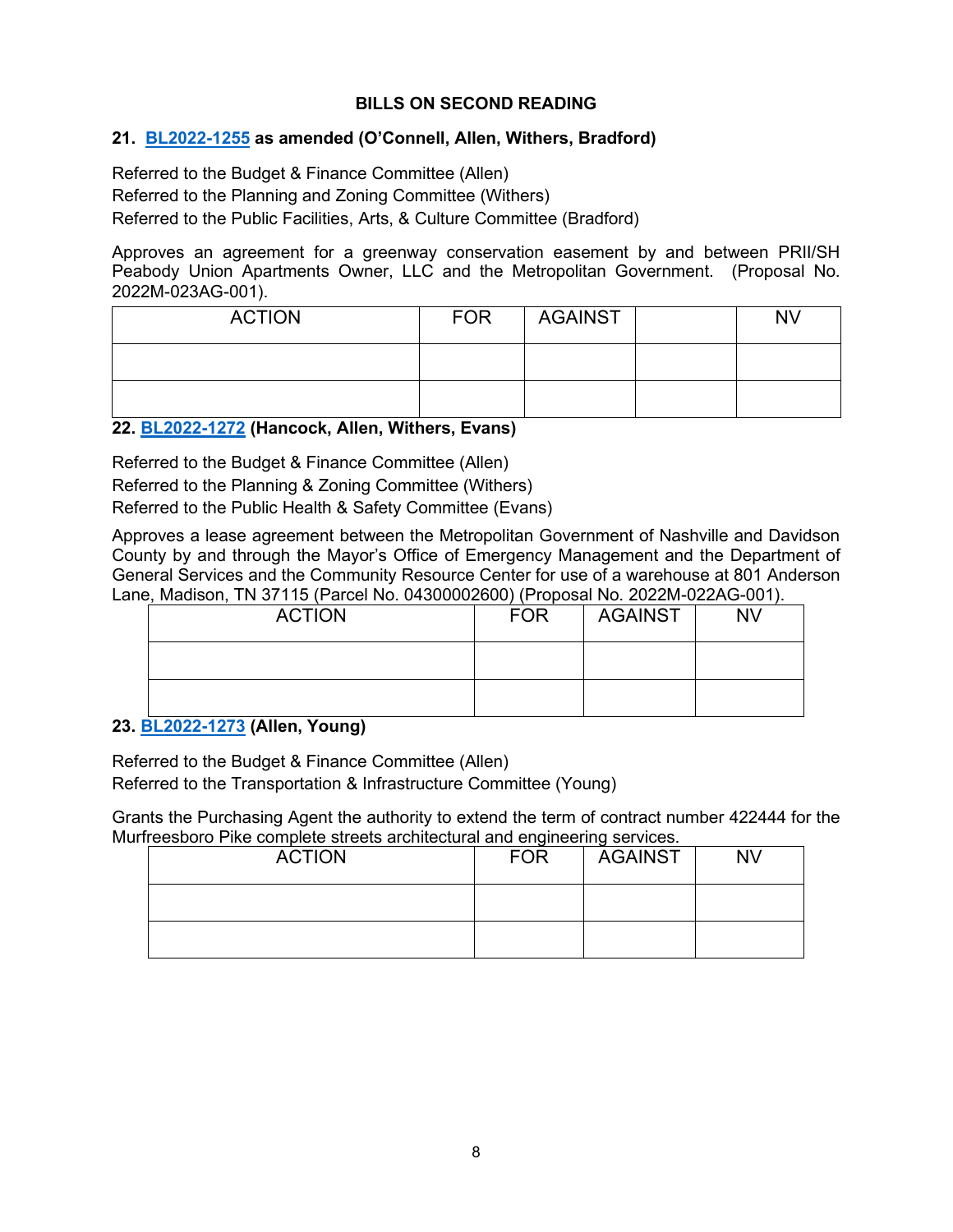# **24. [BL2022-1275](http://nashville.legistar.com/gateway.aspx?m=l&id=/matter.aspx?key=14604) (Syracuse, Allen, Withers & Others)**

Referred to the Budget & Finance Committee (Allen) Referred to the Planning & Zoning Committee (Withers) Referred to the Public Facilities, Arts, & Culture Committee (Bradford) Referred to the Transportation & Infrastructure Committee (Young)

Accepts a greenway conservation easement, on certain property located at 433 Opry Mills Drive (Parcel No. 07300001700) owned by Opry Mills Mall Limited Partnership (Proposal No. 2022M-024AG-001).

| <b>ACTION</b> | <b>FOR</b> | <b>AGAINST</b> | <b>NV</b> |
|---------------|------------|----------------|-----------|
|               |            |                |           |
|               |            |                |           |

### **25. [BL2022-1276](http://nashville.legistar.com/gateway.aspx?m=l&id=/matter.aspx?key=14526) (Allen, Bradford, Styles, Porterfield)**

Referred to the Budget & Finance Committee (Allen)

Referred to the Public Facilities, Arts, & Culture Committee (Bradford)

Approves a license agreement between The Metropolitan Government of Nashville and Davidson County, acting by and through the Board of Parks and Recreation, and The Nashville Food Project for the use of commercial community gardening at Mill Ridge Park.

| <b>ACTION</b> | <b>FOR</b> | <b>AGAINST</b> | <b>NV</b> |
|---------------|------------|----------------|-----------|
|               |            |                |           |
|               |            |                |           |

### **26. [BL2022-1277](http://nashville.legistar.com/gateway.aspx?m=l&id=/matter.aspx?key=14527) (O'Connell, Allen, Bradford)**

Referred to the Budget & Finance Committee (Allen)

Referred to the Public Facilities, Arts, & Culture Committee (Bradford)

Approves a license agreement between The Metropolitan Government of Nashville and Davidson County, acting by and through the Board of Parks and Recreation, and The Lamar Companies for the use of 180 Anthes Drive, Nashville, Tennessee 37210 (Parcel No. 09311011200)

| <b>ACTION</b> | <b>FOR</b> | <b>AGAINST</b> | <b>NV</b> |
|---------------|------------|----------------|-----------|
|               |            |                |           |
|               |            |                |           |